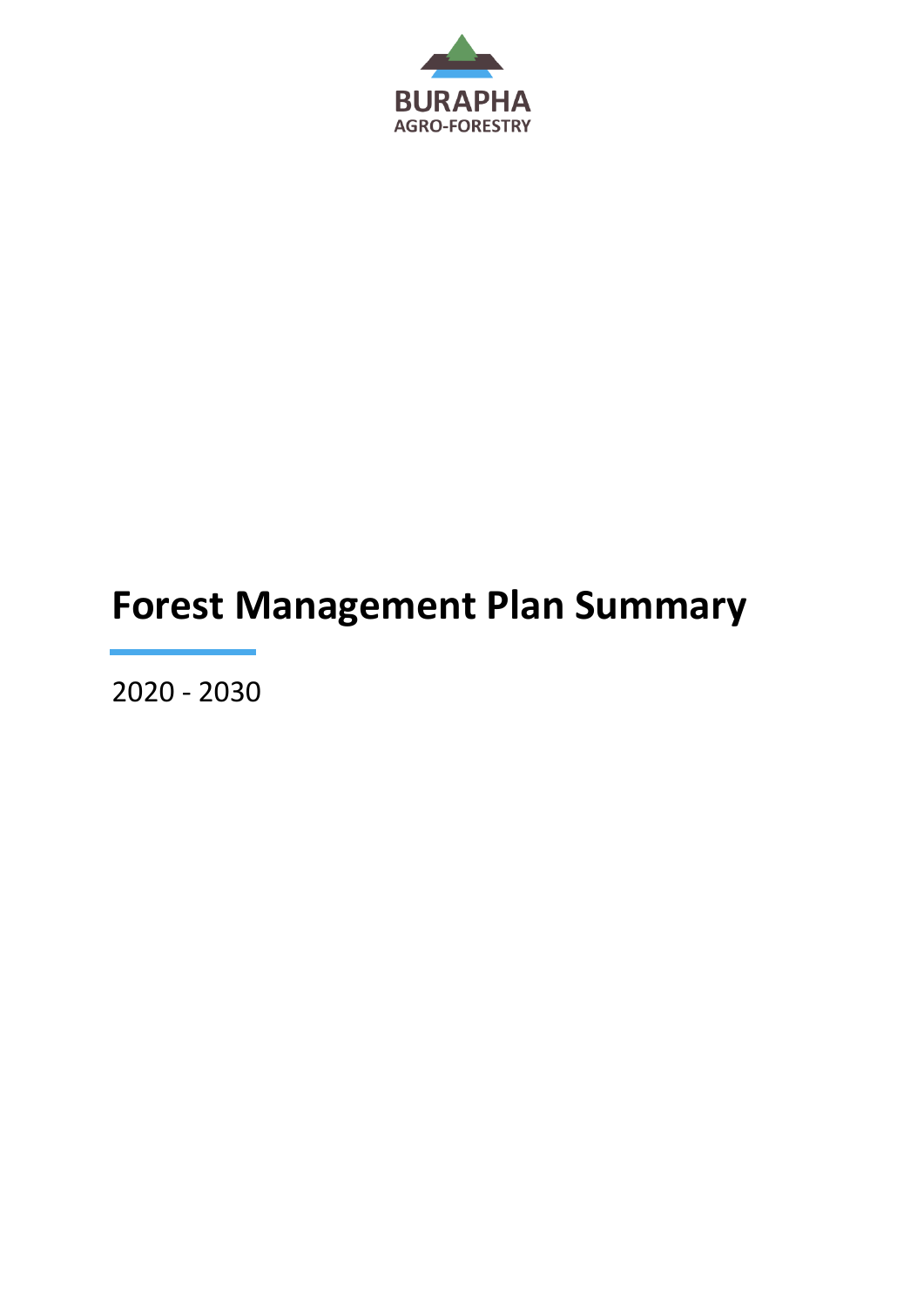

# **1. Company profile**

Burapha Agroforestry Co. Ltd (Burapha) was established in 1993 by a Lao-Swedish joint venture. In 2011 Burapha Agro-Forestry was acquired by SilviCapital through their subsidiaries SilviLao AB and BAFCO AB. Burapha operates in Vientiane Prefecture and the provinces of Vientiane, Xayaburi and Saisomboun, in Lao PDR. To 2019, the company had 6,601 ha under active management with 4,165 ha of plantations. Burapha intends to scale up efforts and establish a total of 15,000 ha of plantations.

Burapha implements a community intercropping model whereby participating villages utilize the space between plantation tree rows for rice or another cultivation crop, and domestic animal grazing.

Burapha is constructing a veneer and plywood manufacturing mill in Hinheurp District Vientiane Province, approximately 100 km northwest of Vientiane Capital. The plywood mill will process approximately 135,000 m3 of saw logs per annum at full capacity, providing approximately 53,500 m3 of finished product. The raw timber will be sourced from Burapha's own plantations, as well as other holdings if chain-of-custody sustainability criteria are met.

Burapha operates a sawmill and furniture factory at Nabong, Xaythani District Vientiane Capital to process wood grown in the Company's plantations as well as timber purchased from outside entities. The facility has a current installed capacity of 18,000 m3 raw input per annum producing approximately 9000 m3 of sawn lumber and 4,500 m3 of ready-made products per year.

Burapha operates a nursery to produce seedlings for its own plantation development and to provide to outgrowers. Burapha also has its own research and development (R&D) program to support their plantation operations.

## **2. Management objectives**

Burapha Agro-Forestry Co. Ltd. is committed to managing and developing their business as a sustainable investment creating real values, enhancing the environment and alleviating poverty. We believe balancing the economic, environmental, and social responsibilities is necessary for sustainable business and beneficial to all stakeholders.

Burapha is committed to have a positive impact on the environment. The plantations are established in degraded land where the primary forest has been cut down long ago and the land has been used for shifting cultivation.

Agroforestry is a land-use system in which crops or pasture are grown amongst trees. Burapha incorporates agroforestry into its industrial plantations, combining food and fiber production, to create a more diverse, productive, profitable and ecologically sound landscape. The result is improved sustainability and multiple benefits for local communities.

Burapha Agro-Forestry is working with farmers to ensure they have a combination of cash income from forestry work, access to land to grow crops, and benefit from the Company's Village Development Fund, improving the livelihood of families.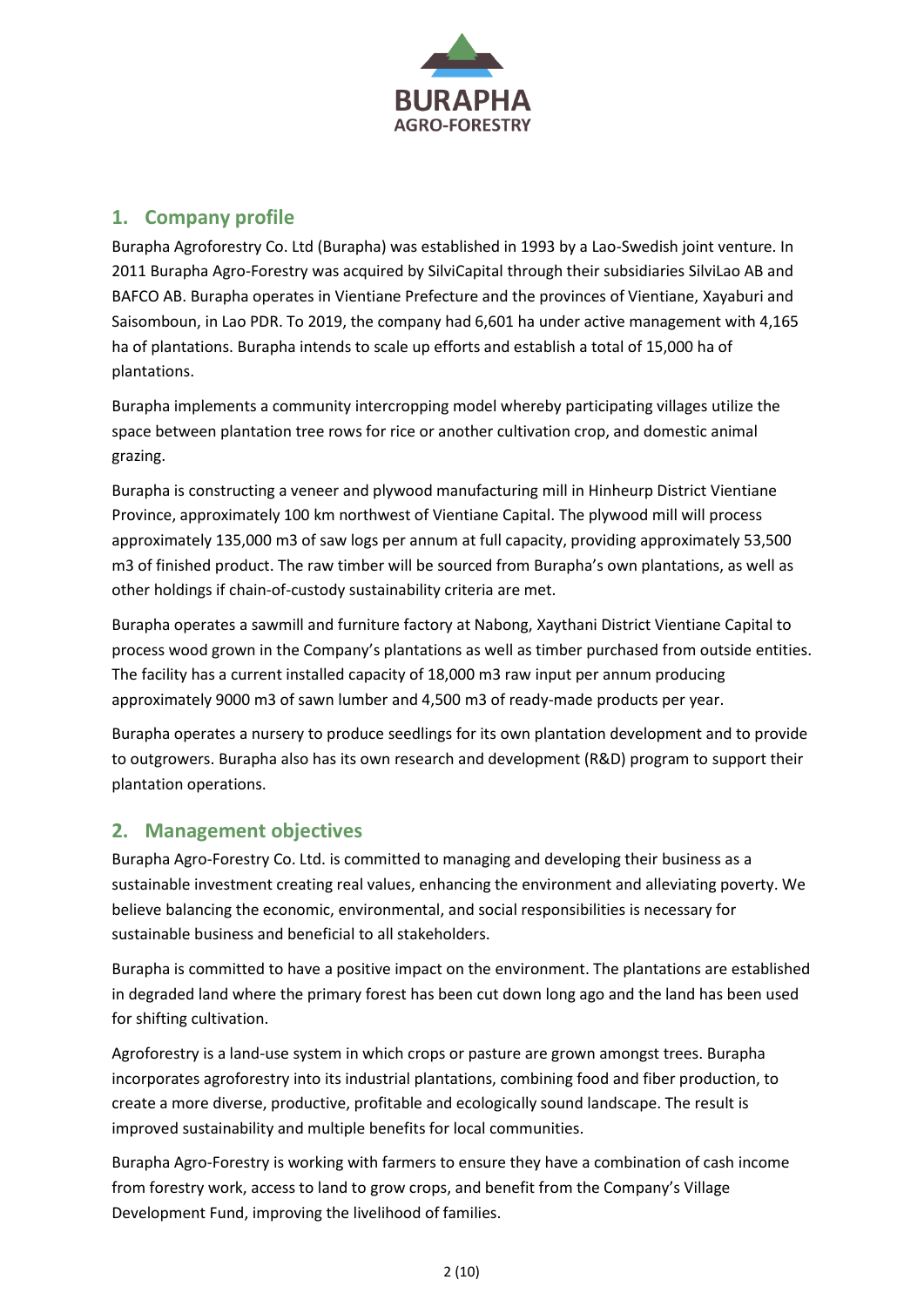

In Lao PDR, all land is by definition owned by the state. In practice land in Laos is often controlled by individuals or communities through different land-use rights. Burapha has a long history in Laos and that is because we have always valued reaching agreements with the people using the land. This is governed through our use of Free Prior and Informed Consent (Or FPIC). In this process we present Burapha's work and our policies to farmers and villages. We will proceed with land acquisition only if they agree with the Burapha business model and have clearly understood what will happen once they sign an agreement with us. Burapha has developed several different forms of land-use agreements like Village and Farmer agreements to suit all situations. Land is also accessible through concession from the Government. In the case of Government concessions Burapha always confirm the right to the land with local farmers and communities. Using these different ways to reach land holding agreements Burapha can get land regardless of who has the land-use rights and even when an area has several different parties having the current land-use rights.

#### **3. Plantation forest resource**

#### 3.1. Overview map

See Appendix 1.

#### 3.2. Species

The company plants predominately eucalyptus hybrids, with some acacia hybrids, teak and other high value and native species.

#### 3.3. Forest growth and monitoring, and sustainable annual harvest

Burapha does annual monitoring of plantation growth trough a network of permanent sample plots (PSP). PSP data is analyzed in the IPTIM FMIS to model current and future yields. Modeling shows that a sustainable annual harvest of around 150,000 m3/annum is possible.

#### **4. Plantation management**

#### 4.1. Agroforestry and silviculture

BAFCO plantations use a seven (7) year rotation agroforestry model that allows for agriculture crops to be grown between trees for several years after tree planting. The BAFCO agroforestry operations utilizes a plantation model, whereby the wide spacing provided between tree rows allows for intercropping of agricultural crops during the first one to two years of plantation establishment and grazing land for years three through six / seven. While BAFCO leases the entire plantation area, families / individuals are provided user rights to individual plots to grow crops between the trees at their discretion (and ultimately may utilize the land for livestock grazing when tree canopies preclude typical crop production).

Though integrated into the agroforestry model, the rice production and associated activities are separate from formal BAFCO activities (i.e. user rights are granted, but paid labor is reserved for forestry / cassava operations). The family / individual for whom the plot has been assigned is provided user rights for the leased area, undertakes the work at their convenience, and harvests the crops for their own utilization (consumption or sale). In the case of land leased from villages, the plots are generally allocated by the applicable village chief whereas land leased from individuals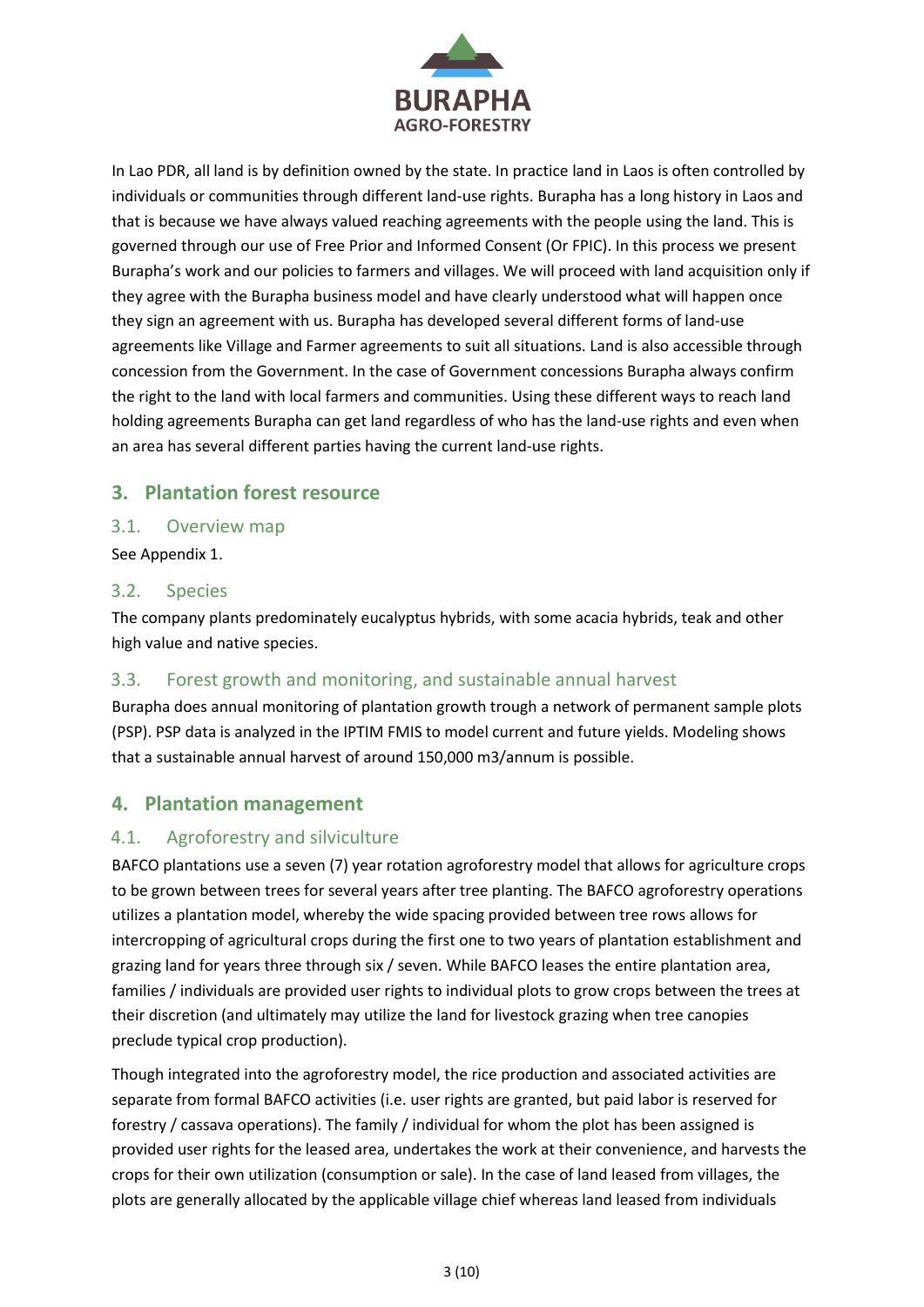

would be designated for agricultural production for that individual / family.

Intercropping land not utilized for rice production is often planted with BAFCO owned cassava for the first year of the plantation cycle. The BAFCO operation model provides villagers with casual work opportunities throughout the plantation rotation. Labor opportunities include (but are not limited to): site preparation / vegetation clearing, weeding, planting, fertilizing, thinning, and potentially harvesting. Stands have not reached harvest age. BAFCO intends to employ local individuals and formally train them in safe chainsaw use and harvesting techniques, thus it is anticipated that opportunity for this work will be applicable to a small subset of daily labor.

| Year                                     |                                           | 2           | 3       | 4        | 5 | 6 |            |
|------------------------------------------|-------------------------------------------|-------------|---------|----------|---|---|------------|
| Company<br><b>Activity</b>               | Site Prep.                                | Weeding     |         | Thinning |   |   | Harvesting |
|                                          | Planting                                  | Fertilising | Grazing |          |   |   |            |
| <b>Community</b><br><b>Opportunities</b> | Labour (for Company Activities above)     |             |         |          |   |   |            |
|                                          | Annual Intercropping                      |             | Grazing |          |   |   |            |
|                                          | Long Rotation Intercropping (e.g. Rattan) |             |         |          |   |   |            |

*BAFCO Agroforestry and silviculture model labor and intercropping opportunities*

Burapha's agroforestry and silviculture model gives local villagers the opportunity to utilize the land for agricultural activity (as above) and provides local employment and skill development opportunities throughout the rotation period. The model is best suited for incremental increases in area (per site) for 7 years to provide for consistent employment activities and rice production each year.

|  | BAFCO Seven Year Rotation Model |
|--|---------------------------------|
|--|---------------------------------|

| Year    | <b>Plantation Activity</b>                                                                                                                                                                                            | Intercropping                                                                                                                                                                                        |
|---------|-----------------------------------------------------------------------------------------------------------------------------------------------------------------------------------------------------------------------|------------------------------------------------------------------------------------------------------------------------------------------------------------------------------------------------------|
|         | - Bush clearing (manual clearing via casual<br>workforce, controlled burning, or mechanical<br>clearing by BAFCO staff, pending site conditions)<br>- Staking & planting<br>- Fertilizing x 2<br>- Weeding & guarding | - Rice (owned and managed by individuals)<br>- Other crops (owned and managed by<br>individuals)<br>- Cassava (owned by BAFCO, with casual<br>workforce employed to plant, maintain and<br>harvest); |
| 2       | - Weeding & guarding<br>- Singling<br>- Fertilizing                                                                                                                                                                   | - Rice (for some regions)<br>- Cassava<br>- Other crops                                                                                                                                              |
| $3 - 4$ | - Weeding & guarding<br>- Thinning                                                                                                                                                                                    | - Pasture for grazing                                                                                                                                                                                |
| $5 - 6$ | - Weeding & guarding                                                                                                                                                                                                  | - Pasture for grazing                                                                                                                                                                                |
|         | - Harvesting (BAFCO employees, likely a locally<br>trained workforce)                                                                                                                                                 | - Pasture for grazing                                                                                                                                                                                |

#### 4.2. Harvesting

The traditional manual harvesting system of drop, drag and transport used by Burapha and many other companies in SE Asia, carry several limitations and risks which include:

• Large amounts of chainsaw work and felling related injuries, also elevated risks to people on the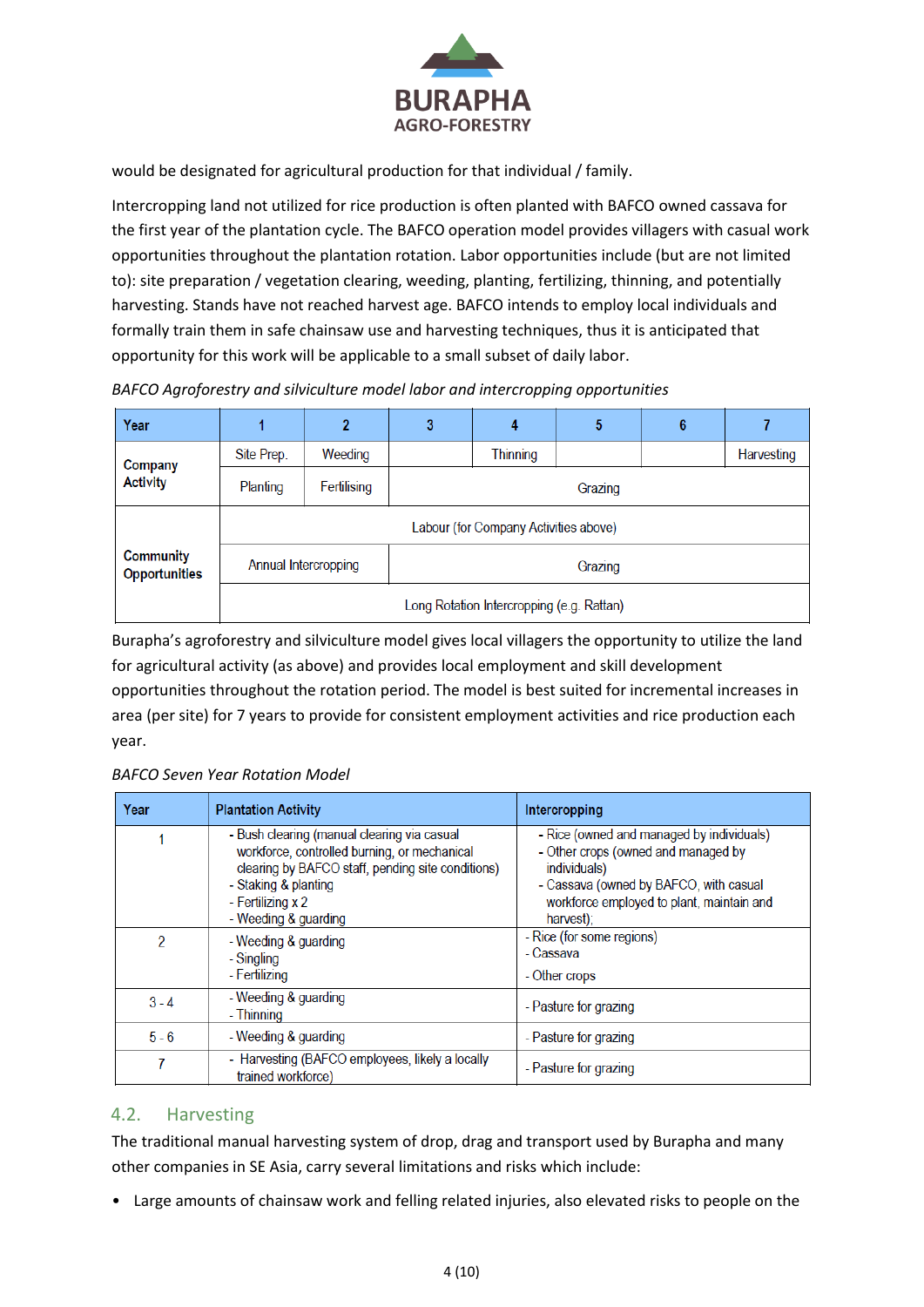

ground nearby.

- A lack of local labor sourcing required to do extremely physical work. There was a heavy dependence on skilled migration workers. Generally, this situation has been consistent with Burapha and all other forestry operations that were reviewed.
- Erosion of plantations, soil compaction, damage to water course buffers, and an increase in sediment to streams causing water pollution.
- Increased road traffic and risks to public safety.
- The manual system does not permit for a second shift (night work).

Commencing in mid-2018 and into 2019, the Forestry Team undertook a whole of system review of harvesting operations by comparing itself to similar forestry companies in China, Malaysia, Thailand and Laos. The focus of the review was to look at environmental risk mitigations, safety improvements and haulage efficiencies that could best service the plywood mill in Hinheurp and plantation expansion.

Burapha took the decision to have its harvesting operations to become fully mechanized thereby reducing risk and increasing efficiency. In 2019 Two Cobra harvesters and two Elephant King forwarders were sourced from Ponsse Oyj Co. Ltd of Finland. Harvesting plantations – operating the Ponsse equipment - will be contracted to Linfox International Transport and Logistics Co Ltd (Linfox).

The new system has the following advantages:

- Ponsse Oyj set the world standard for forest operations technology particularly in the field of steep slope operations and safety. The machines have fully enclosed cabins that are resistant to rollovers.
- Use of the machinery effectively eliminates safety risks associated with cutting, heavy lifting, and risks associated using human labor in extreme weather conditions.
- Smaller but multiple teams are required for operations.
- Multiple teams will be trained and be very highly skilled.
- Local nationals will be used and will receive training in-line with international standards. Training will include the use of machine simulators and instruction from Ponsse Oyj technical staff.

#### **5. Land use agreements**

The Company has been acquiring concession or land lease rights for plantation sites on private land (lease of private land use rights for 30 years), community / village land (lease of land from village, community for 30 years) and State land (lease of State land on concessions for 50 years). Five (5) different types of land use agreements exist. The Company's intention is to favour Cooperation Agreements with individuals or villages with a stated aim of communities matching every hectare that BAFCO plants with ½ to 1 hectare of their own plantings.

*BAFCO land use agreement types*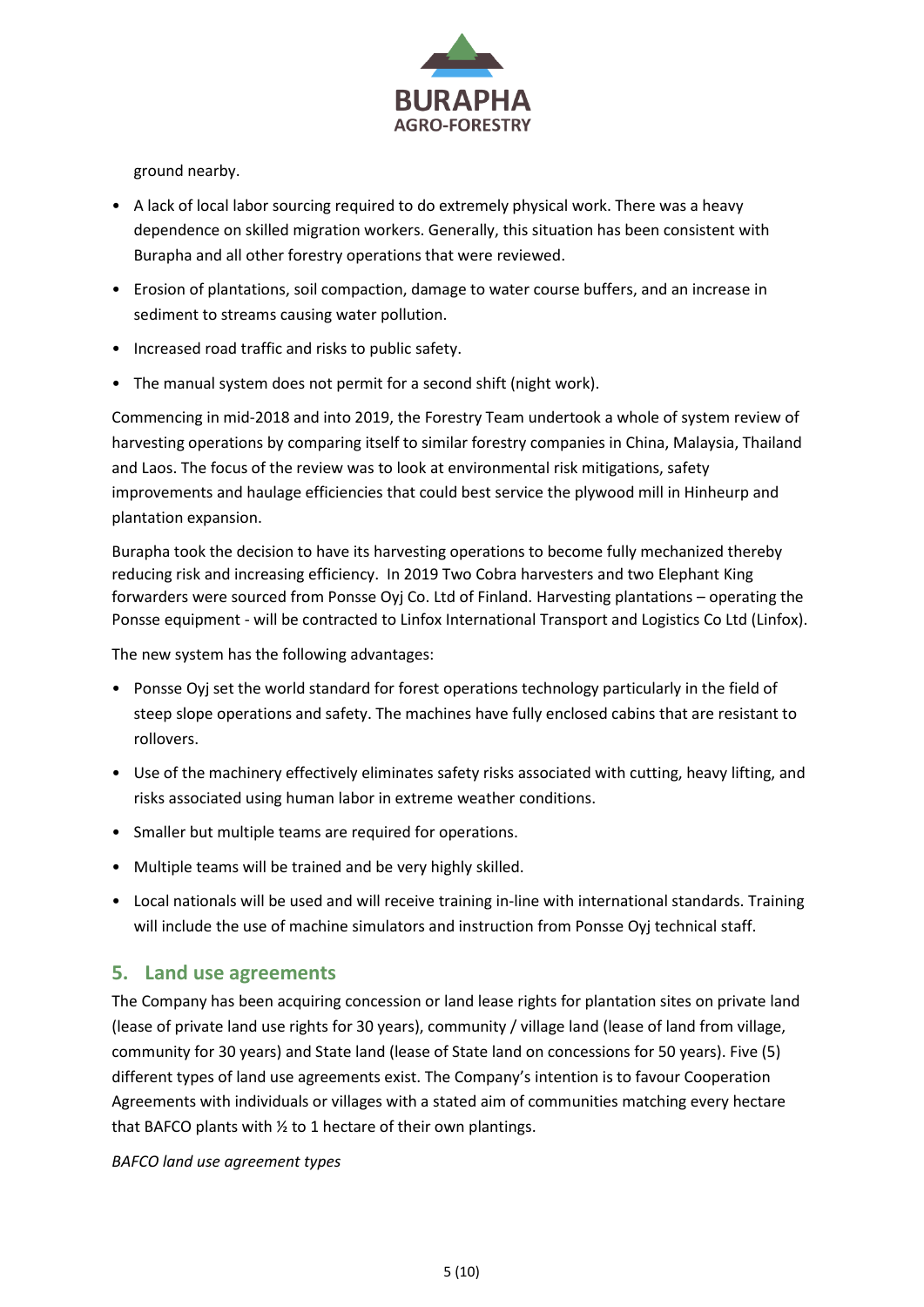

| <b>Type</b>                                  | <b>Description</b>                                                                                                                                                                                                                                                                                                                           | <b>Government Consultation Requirement</b> |                      |  |
|----------------------------------------------|----------------------------------------------------------------------------------------------------------------------------------------------------------------------------------------------------------------------------------------------------------------------------------------------------------------------------------------------|--------------------------------------------|----------------------|--|
| Perpetual Land<br><b>Use Rights</b>          | Land with land use rights in a Lao shareholders name.                                                                                                                                                                                                                                                                                        | <b>District</b>                            |                      |  |
| Cooperation<br>Agreement with<br>Village     | A cooperation agreement is the first step in the Company's<br>bottom-up approach to land acquisition. Cooperation<br>Agreements made with villages on land that is state land will<br>be forwarded to relevant government authorities for<br>establishment of Concession Agreements. The agreement<br>period shall be $30 + 20$ years.       | <b>District</b>                            |                      |  |
| Cooperation<br>Agreement with<br>individuals | Cooperation Agreements made with individuals can only be<br>made on land for which the individual can prove that their<br>land use rights and related documents are fully in<br>accordance with GOL laws, rules, and regulation and that<br>land use tax has been paid for the last 3 years. The<br>agreement period shall be 30 + 20 years. | <b>District</b>                            |                      |  |
|                                              |                                                                                                                                                                                                                                                                                                                                              | <b>National Assembly</b>                   | $>10,000$ ha         |  |
| Concession                                   | Concession Agreement shall be made for all land that is                                                                                                                                                                                                                                                                                      | Government                                 | $>100$ ha - 10,000ha |  |
| Agreement                                    | state land and the procedure shall follow the laws and the                                                                                                                                                                                                                                                                                   | Province                                   | $>3 - 100$ ha        |  |
|                                              | regulations of Lao PDR. The agreed concession period<br>shall be $50 + 25$ years.                                                                                                                                                                                                                                                            | <b>District</b>                            | 3 ha or less         |  |
| <b>Joint Venture</b><br>Agreement (JVA)      | Joint Ventures can be made with such entities that can<br>prove that their land use rights and related documents are<br>fully in accordance with GoL' laws rules and regulation. A<br>Joint Venture operation shall, in all aspects, follow the same<br>policies and standards that are applied to the Company's<br>own operations.          | <b>District</b>                            |                      |  |

## **6. Environmental and social management**

#### 6.1. Socio-economic conditions

Burapha activities have created a concentrated, beneficial, and transformative improvement in household incomes and assets in villages, particularly in Hin Heurp and Phonhong Districts, Vientiane Province. In districts with a high ratio of total planted area to total number of households, such as Hin Heurp, Burapha labor incomes provided for 1/3 of total incomes and Burapha families were on average earning more annually than the other families within the community. In other areas effects from Burapha labor payments are less evident due to alternative income opportunities.

In Burapha partner villages, 47% of survey respondents report that their yearly household incomes have increased (by as much as 50% in some villages) in the period in which Burapha has been active in their area. In control villages, only 30% of households report increased income during the same period. Additionally, in control villages 21% of household survey respondents report decreased income during the period of Burapha's operations in their district, while in partner villages only 11% of households report a decrease in household income during the same period. The decrease was not a result of Burapha activities.

Partner village households are acquiring assets, such as refrigerators, sanitation facilities (toilets) and motorbikes more rapidly than households in control villages. In all categories of surveyed goods, except for Large Vehicles, households in partner villages were more likely to report acquiring household assets after Burapha's activities began in the area, often by nearly 20 percentage points. For example, 54% of partner village survey respondents report acquiring a motorbike after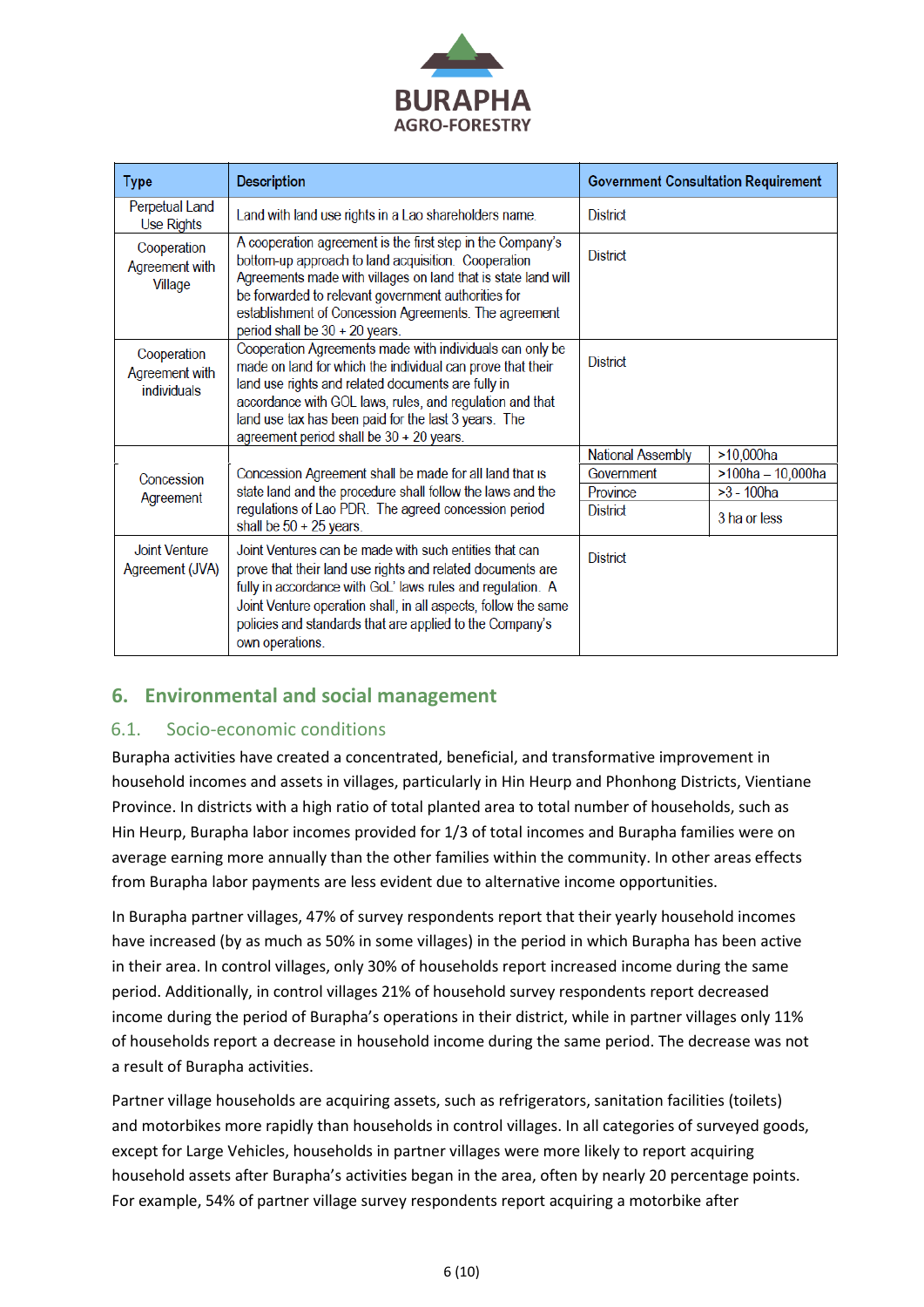

Burapha's activities began in their village, while the corresponding figure for control villages was only 38%.

In some of the villages in Hin Heurp District where Burapha's involvement is the most intense, most household survey respondents report that their primary income sources are derived from Burapha labor wages or Burapha labor wages are supplemented by other income streams.

Overall, approximately 20% of all household survey respondents in partner villages report increased income which is explicitly linked to Burapha's labor programs. Burapha's most concentrated household income generation effects are in Hin Heurp District, where the poverty rate is 17.1% (the average poverty rate for the five assessed districts is 12.9%).1

#### 6.2. Adjacent lands

Adjacent lands are generally degraded forest that have undergone multiple rotations of slash and burn agriculture.

#### 6.3. Environmental, social and safety management

#### 6.3.1. Environmental, Social and Safety Management System

The Environmental, Social and Safety Management System (ESSMS) is the umbrella framework guiding Burapha's activities in Lao PDR intended to protect the environment, advance the livelihoods of partner villagers and provide a safe work environment. The ESSMS defines obligatory standards and provides guidance and direction for ESSMS implementation to all personnel. It is based upon the IFC Performance Standard requirements as well as the International Standards ISO 14001: 2015 Environmental Management Systems, and ISO 45001: 2018 Occupational Health and Safety Management Systems.

The ESSMS is complimented by a new document management system. A range of SOPs related to the operation aspects of the ESSMS has been completed and include the following:

- Identification of Environmental Aspect
- Hazard Identification and Risk Management
- Legal and other Requirements
- Competence, Training and Awareness
- Communication Participation and Consultation
- Documentation and Records
- Operational Controls
- Emergency Preparedness and Response
- Monitoring and Performance Management
- Non-Conformance

#### 6.3.2. Environmental and Social Impact Assessment (ESIA)

Burapha has developed and are implementing an ESIA and Environmental and Social Management and Monitoring Plan

#### 6.3.3. Grievance Management

Burapha has in place a Grievance Management System which is extended to any group or individual that is impacted, perceived or actual, by the company's operations.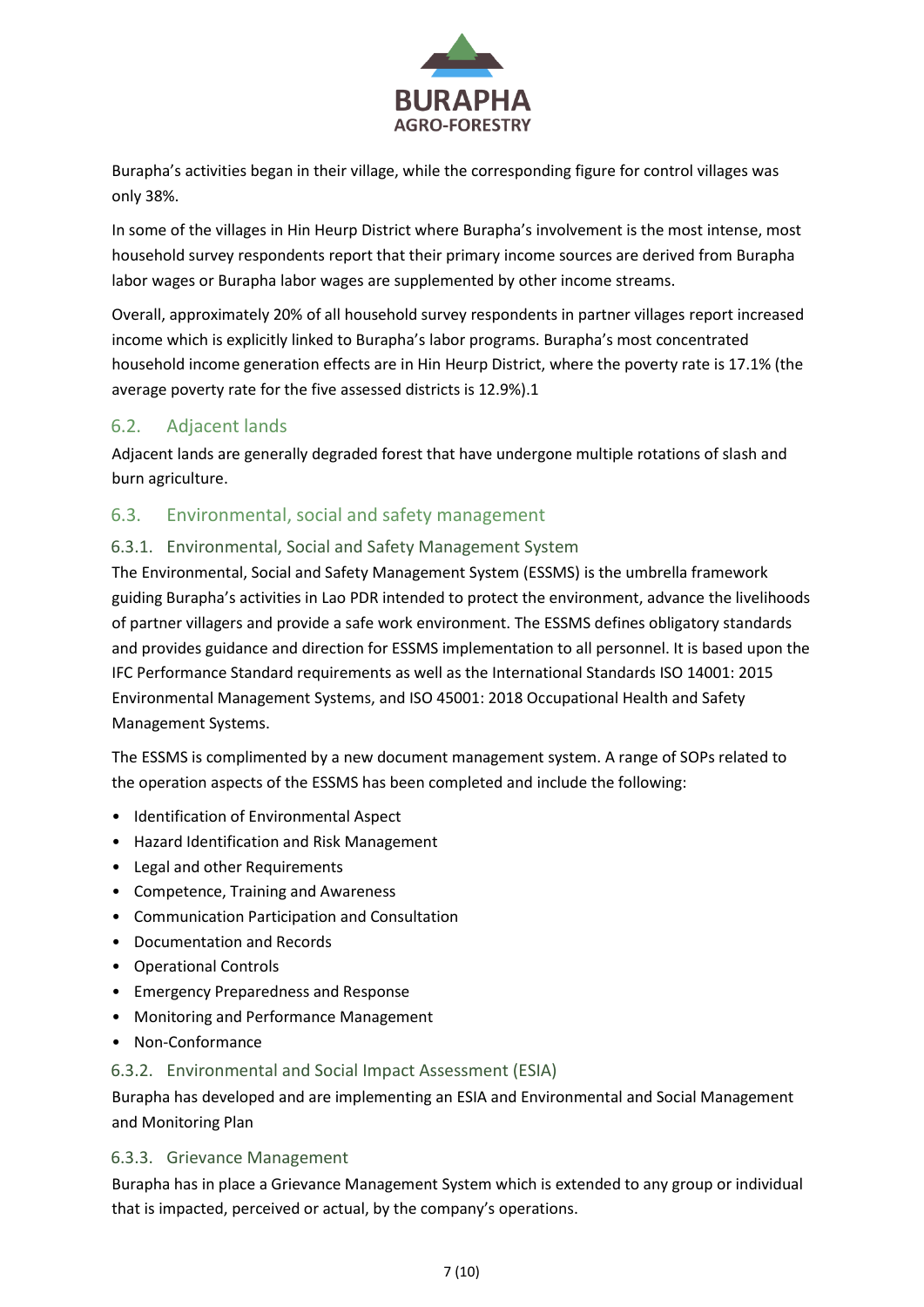

#### 6.3.4. Internal monitoring

Burapha operates an internal environmental, social and safety auditing system – Non-Compliance Reporting (NCR) – that monitors the company's compliance to its obligations including those of:

- Forest Stewardship Council
- International Finance Corporation Performance Standards
- Our lenders corporate social and environmental safeguard requirements
- Government of Laos laws and regulations
- Burapha's own environmental, social and safety policies, standards and procedures.

The NCR auditing system has the following functions:

- It identifies potential or actual problems.
- It establishes agreed correction requirements and timeframes for implementation.
- It determines the type and effectiveness of corrective measures implemented.
- Tracks and records intervention progress.

#### 6.4. Environmental limitations

Environmental limitations have been identified in the ESIA and are managed through the ESMMP.

#### 6.5. Rare, threatened and endangered species

Assessment of the existence and the potential for the existence of rare, threatened and endangered species was conducted during the ESIA, and is conducted during the land acquisition and plantation development planning process. No rare, threatened or endangered species have been identified on Burapha managed land.

#### 6.6. Special Management Area (SMA)

Burapha applies protection status to a range of sensitive environments within or adjacent to its plantations. These areas are termed Special Management Area (SMA), and include:

- archeological, cultural and spiritual sites.
- buffer zones along water courses.
- steep lands above 35 degrees.
- wetlands.
- stands of existing native trees.
- agricultural lands and forests used by villagers for non-timber forest products.
- HCVs

The practice of SMA protection have been part of the Burapha plantation model since the company was founded. Burapha has commissioned a long-term biodiversity study at representative SMA sites at two of its plantations; Naan PFA, Hinheurp district and Phu Yeuy PFA, Xanakham district. Baseline biodiversity studies will be undertaken during the dry season and wet season of 2020. Follow up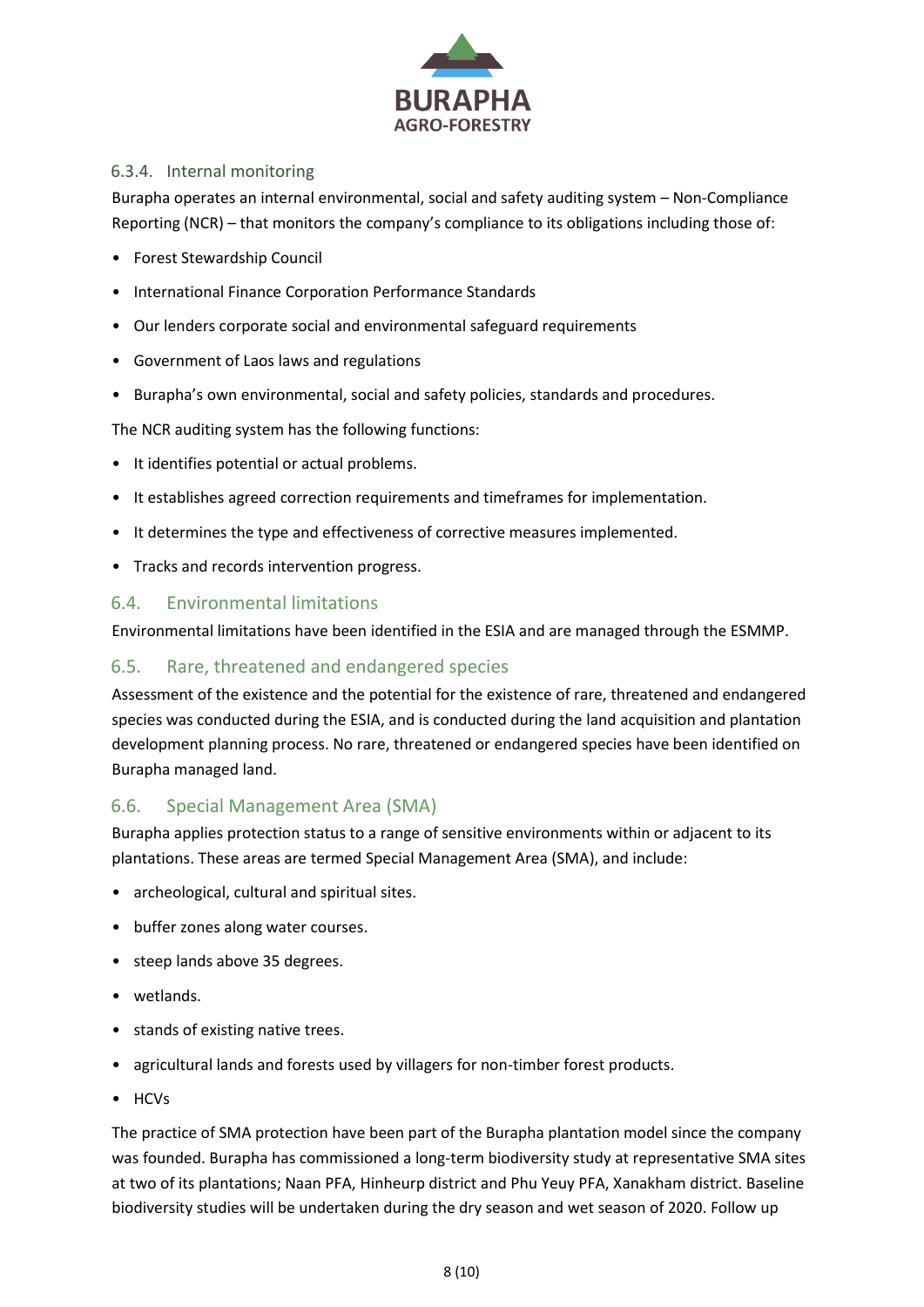

surveying will be conducted over the plantation cycle (seven years) to determine the cumulative impacts, positive and negative, on SMAs resulting from our operations.

#### 6.7. HCV

Burapha has commissioned a HCV Assessment Report. As Burapha has sought plantations that are accessible, and comprised largely of degraded forests historically subjected to deforestation and swidden agriculture, this assessment identified very little HCVF. As the FMU expands, the Company will have to be diligent in avoiding potential HCVF through adherence to the principles of their Land Acquisition Manual and anticipated obligations of their ESIA and ESMMP.

In summary, the HCV assessment identified:

- HCV1: No area in the FMU is considered HCV1. Through some threatened or endemic species may occur in the FMU, the MUs do not meet the criteria that focuses on the importance of the habitat for these species.
- HCV2: 366 ha qualified as HCV2 for this assessment for the Houaydua MU which encroaches upon the eastern boundary and buffer area of the Phu Phanang NBCA.
- HCV3: 729 ha are conservatively qualified as HCV3 for this assessment. These patches of forest likely meet the criteria for natural forest as defined by the GOL according to evaluation of satellite imagery. The area of HCV3 may be refined following further ground truthing of satellite imagery, given the difficulty in definitively differentiating between old fallow and regenerating natural forest.
- HCV4: Twenty-five (25) ha of the 208 ha Houana MU occurs immediately upslope of village water supplies and a lowland rice paddy irrigation scheme and will require continued retention and protection of riparian vegetation. This natural riparian vegetation (25 ha) is considered HCV4.
- HCV5 and HCV6: Burapha has avoided incorporating HCV5 and HCV6 areas into their FMU, through FPIC processes that ensure affected communities are aware of potential impacts and lease land accordingly (i.e. with no areas of cultural significance / critical resources).

Current Burapha strategies for avoidance of areas of significant environmental and social value have largely avoided incorporation of HCV into their FMU.